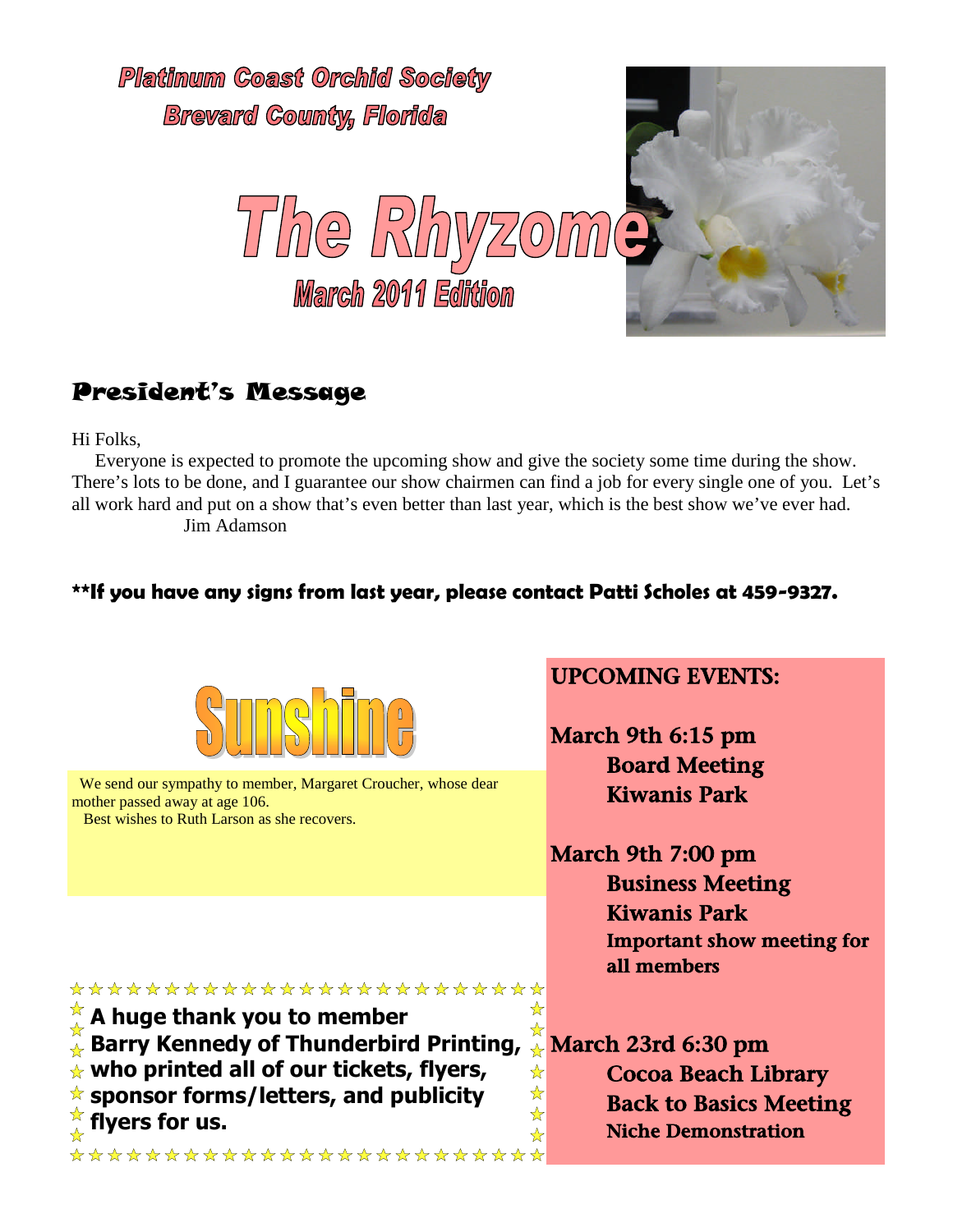



Membership Renewal

Joyce Schofield is now collecting membership dues for 2011. Please fill out the membership form attached, so your information can be updated. See Joyce at a meeting or mail your form and dues to:



joined at the 2010 PCOS Show, do not owe dues at this time.) Renew today to avoid interruption of newsletter  $\overline{\phantom{a}}$  delivery.

意意意意意

**Bus Trip to Fairchild Gardens Annual International Orchid Festival BCOS** is putting together a bus trip to Fairchild Gardens Orchid Festival and would like to invite members and friends of PCOS. There will be 50 vendors and the gardens are breathtaking. **Date:** Sat., Mar. 12th, 2011

**Time:** Pick up at 6:30 AM

Returning between 8-9 PM

**Pick up Location:** Perimeter Office Plaza at the

NE corner of Eau Gallie Blvd. & John Rodes Blvd.

**Cost:** \$43.00 for non-AOS members; Includes bus transportation, bus driver's tip, refreshments and discounted entry into the Festival \$25.00 for AOS members to

cover bus transportation related cost only. Festival entry is Included in AOS membership.

Please contact trip planners, JoAnn Amos(259-8585) or Elaine Chambers (243-8000) for reservations and information. Trip fees can be mailed to Elaine at 3113 Grayson Dr., Melbourne, FL, 32940.

# **意高高高高高2011 PCOS OFFICERS AND CHAIRS**

**Jim Adamson Betty Adamson 321-632-2847 jadamson1@cfl.rr.com MEMBERSHIP**

**VICE PRESIDENT John Hicks LIBRARIAN 407-277-0430 Sally Pancoast hicksj0430@bellsouth.net**

**TREASURER Patti Scholes Joyce Schofield 321-783-5200 RAFFLE HOST joyceschofield@cfl.rr.com Glenda Titler**

**Nadine Kern Steve DeSorbo 321-504-1199 kernn@bellsouth.net**

**PAST PRESIDENT Peter Pancoast 321-459-1996 sallypancoast@cfl.rr.com**

**DIRECTORS JoAnn Amos 321-259-8585 mijo2800@yahoo.com**

**Dennis Gollehon 321-427-6959 dgollehon@earthlink.net**

**Joan Lehnert 321-632-7105 joanlehnert@belsouth.net**

**Karen Snee 321-453-1862**

**PRESIDENT AOS REPRESENTATIVE**

**Joyce Schofield**

**NEWSLETTER EDITOR**

**SECRETARY PLANT TABLE HOST**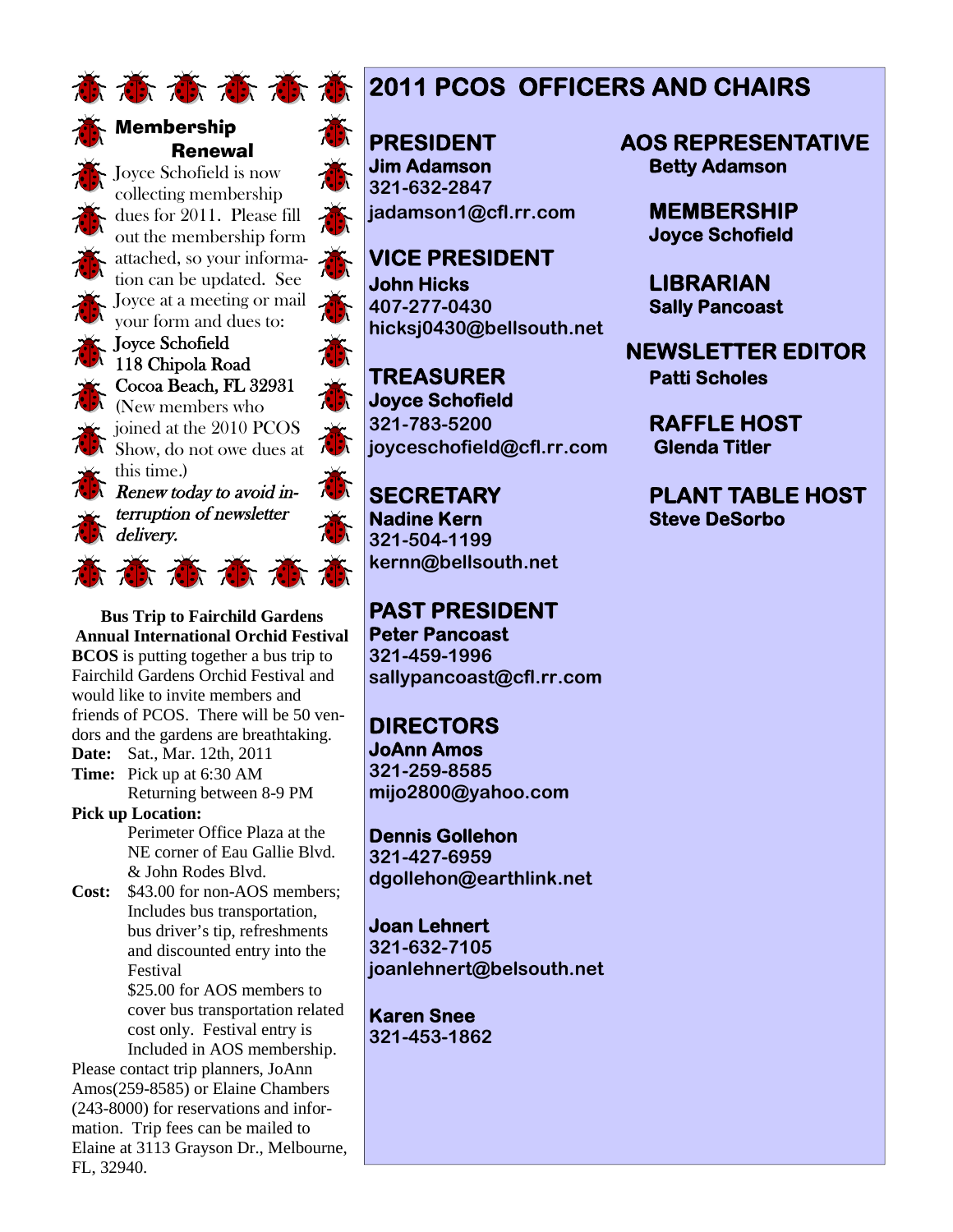

**April 29 through May 1**

## **SHOW THEME: Orchid Rendezvous**

**SPONSORS:** Every member should try to find at least one sponsor for the show. If you know of any business or individual who would like to sponsor our show winners or give a door prize, pick up the forms from Marsha Lovas or Karen Snee at a meeting. Have the sponsor fill out the form and return it to you, so recognition can be given.

**PUBLICITY:** If you have any connections to any publications in the area that can provide advertisement for us, please contact Patti Scholes. Magnetic signs, posters, publicity flyers, and ground signs will be available at the meetings for you to take. Plan to get the word out by distributing and displaying this information.

**CLERKS:** Would you like to know what the judges are looking for? Consider being a clerk. You assist the judges in locating orchids to be judged at the show. Orchids are numbered and labeled. Please contact Jan Castillo if you are interested in clerking.

**REGISTRATION & CLASSIFICATION:** Prior to the show, individual orchid entries are registered. If you did not attend Betty and Susan's workshop on registering orchids, don't worry. There is always help needed at the desk accepting entries, and a runner to place entries.

**PRESALE TICKETS:** We would like for every member to take at least 10 tickets to sell prior to the show. You can pick up your tickets at either of the meetings in March.

**POTTING TABLE:** This provides a great service to beginning orchid growers in the community, and it's an opportunity to recruit new members. For those of you who are great potters, this is a perfect place for you to help.

**SET UP/BREAK DOWN:** This is an important job and lots of help is needed to do the layout and table set up for the show. Set up takes place two or three days before the show, and break down takes place right after the show on Sunday. Most of the work is physical, but covering the tables can be done by anyone. Please contact Patti Scholes at 459-9327 if you can participate in set up or break down.

(Continued on next page)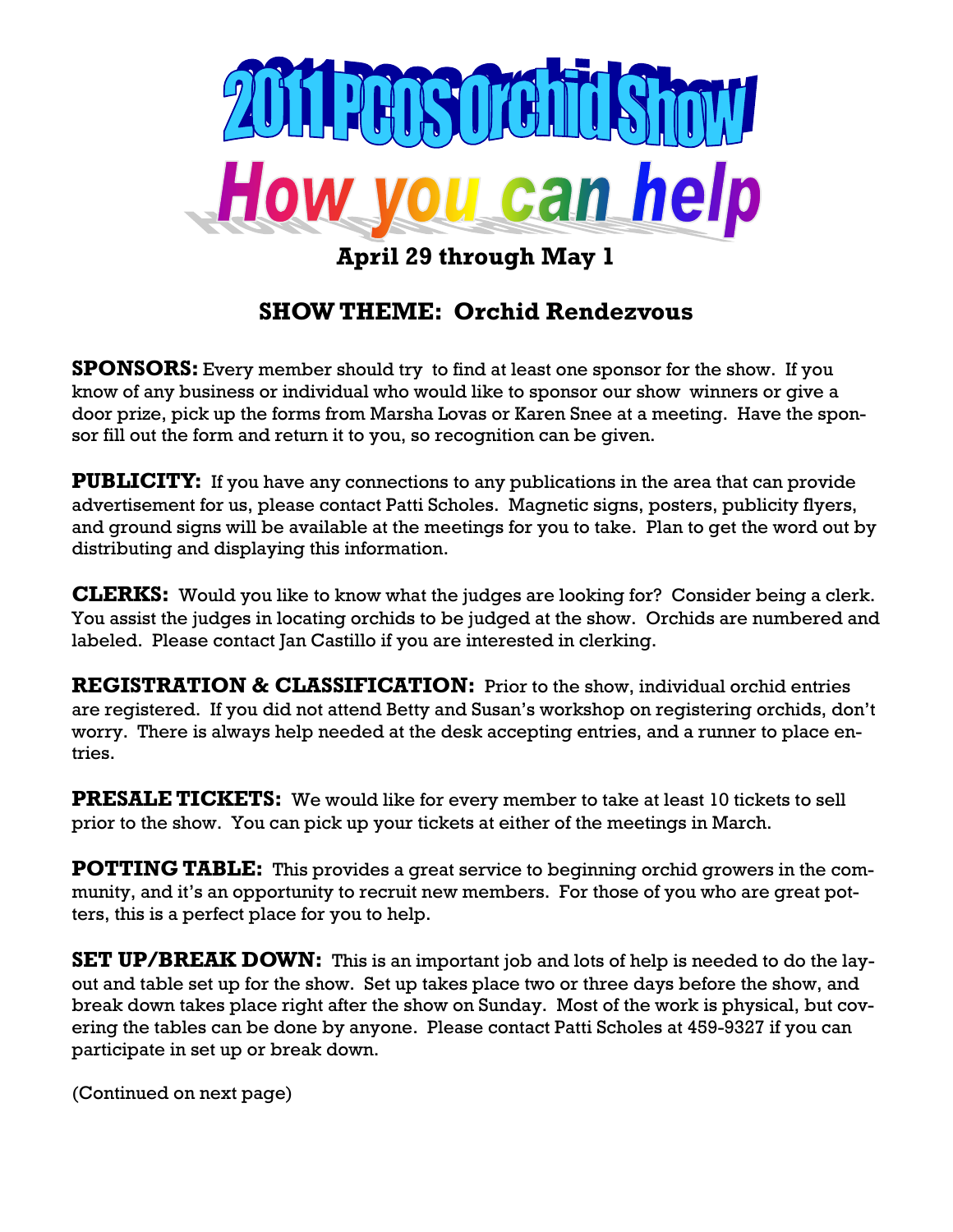**NICHES:** Do you love the exhibits? A niche is a mini-exhibit. This is a rewarding way to use your creative spirit to help make our show more beautiful, and you might win an award. A niche demonstration will be done at our March Back to Basics meeting. Each member who enters will be given guidelines and a niche box to use. If interested contact Judy Law.

**PEDESTALS:** Do you love flower arranging? This event is for you! Contact Elaine Chambers, if you're interested.

**ENTERYOUR ORCHIDS:** If you have a blooming orchid, be sure to enter it in the show. An entry form will be included in next month's newsletter. You may register several orchids on the same sheet. Please try to neatly fill out all of the information on the sheet before bringing it to the show on Thursday, Apr. 28th for registration.

#### **Call Patti Scholes at 459-9327 if you would like to help during the show and haven't already signed up.**





Patti Scholes working on her first time ever niche at the 2009 show. It won first place.



Cathy Gillam enters her first time pedestal in the 2010 show and places.

Kathy Abel enters an orchid for the very first time in the 2011 show and wins Best in Show Miscellaneous Genera.



Judy Law, Rosa Blair, Diana Swaney, and Ruth Larson at Diana's first place niche at the 2010 show.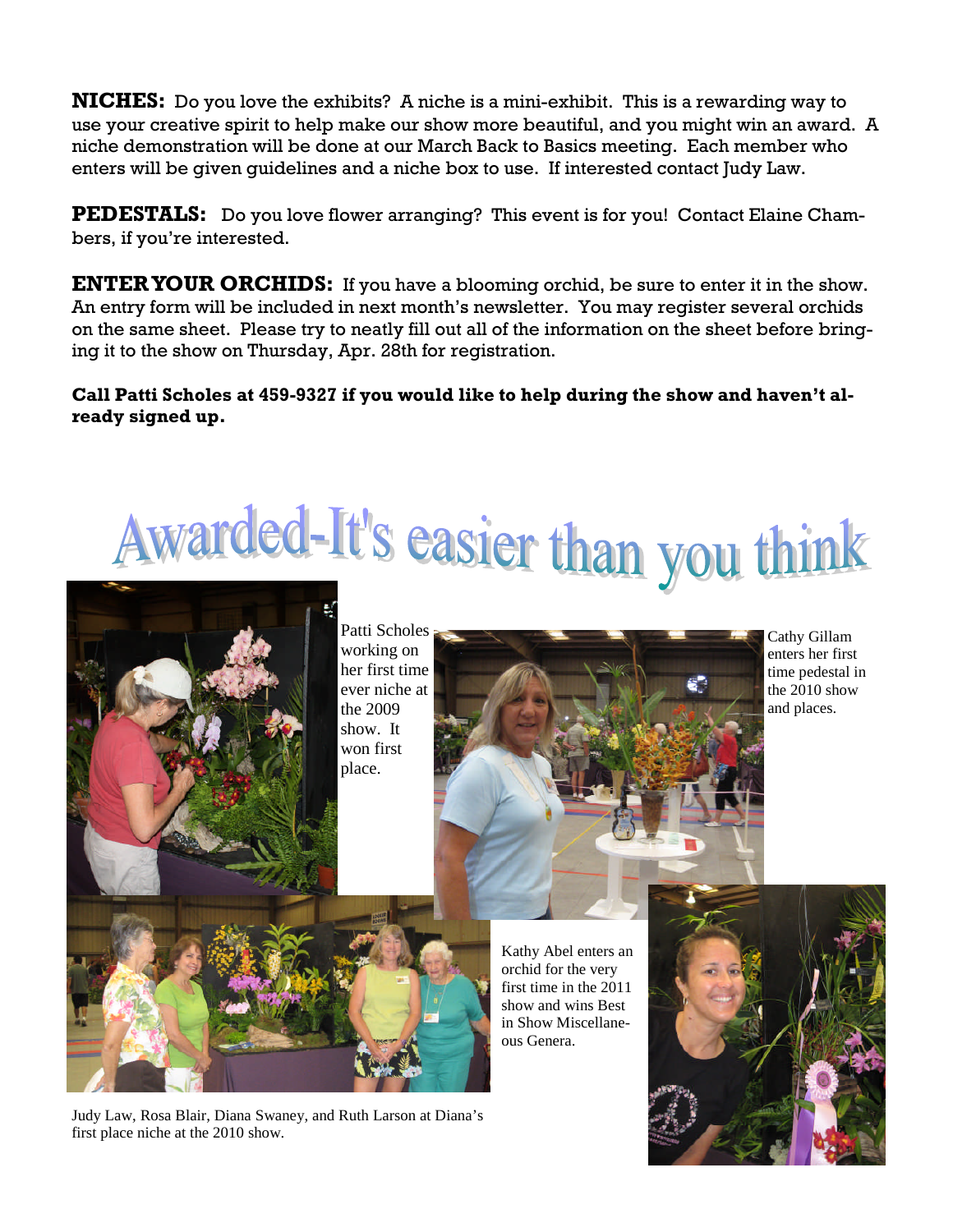# AOS CORNER

#### By Susan Taylor

SPRING FORWARD! We are always reminded of this catch phrase as we approach the beginning of Daylight Savings Time. You might also use it as a reminder to spring forward - i.e. stepping up during National Volunteer Month (April).

The rewards of volunteerism are abundant but perhaps the biggest payoff is the satisfaction of knowing you have contributed your time, talent and energy to a good cause. In addition, it provides social activity where you are with other like-minded people sharing a common bond or passion. Certainly the orchid world is filled with volunteer opportunities at your local society level or within the regional and national organizations to which you belong. You might consider taking refreshments to your society meeting, exhibiting your blooming plants or greeting visitors at a local orchid show or helping to repot orchids at a nearby botanical garden. All regional and national orchid organizations need volunteers to serve on committees or to assist in planning meetings or speaker days. The American Orchid Society depends on national volunteers to serve on the many committees that make the organization function and prosper. Our entire judging system is made up of dedicated volunteers who spend years preparing for and later conducting the business of the many judging centers around the country in such a professional manner. Please consider being a volunteer.

#### SPRING TIME IS PRIMETIME FOR ORCHID

SHOWS! Check the AOS site (www.aos.org) for an updated listing of orchid shows and events. Get involved if your society is hosting a show….you will enjoy the backstage peek at what it takes to produce these events. If you can't volunteer your time at a show, you can support local shows by attending to listen and learn from the speakers and workshops plus shopping to support the show's vendors.

#### SPRING AOS MEMBERS MEETING

*Orchids á la Louisiene April 27-May 1 Shreveport, LA* will be hosted by The Shreveport Orchid Society whose volunteers have been working hard to plan a schedule for your enjoyment. For more information and registration, check their website at http://www.shreveportorchidsociety.com/aosshow.html. By attending this special event you will be supporting not only the AOS, but the local society that is sponsoring it. Members meetings provide the perfect opportunity to find out what's new in the orchid world, hear first-class speakers, purchase plants from select vendors and enjoy meeting your orchid friends in a collegial atmosphere.

Lynn Fuller, Chair

Affiliated Societies Committee

# **UPCOMING SHOWS**

**Mar. 4-6**

**Martin County Orchid Society Show Martin County Fairground Stuart, FL**

**Mar. 11-13 Orchid Society of Coral Gables Show Fairchild Botanical Garden Coral Gables, FL**

**Mar 12-14 Port St. Lucie Orchid Society Show Port St. Lucie Community Center Port St. Lucie, FL**

#### **Mar. 19-20**

**Jacksonville Orchid Society Show Garden Club of Jacksonville Jacksonville, FL**

**Mar. 25-27 Naples Orchid Society Show First Presbyterian Church Naples, FL**

**Mar. 25-26 Englewood Area Orchid Society Englewood United Methodist Church Englewood, FL**

**Apr. 2-3 Central Florida Orchid Society Show Maitland Civic Center Maitland, FL**

**Apr. 16-17 Tallahassee Orchid Society Show Doyle Conner Bldg. Tallahassee, FL**

**Apr. 22-23 Vero Beach Orchid Society Show Riverside Park Dr. Vero Beach, FL**

**Apr. 29-May 1 Platinum Coast Orchid Society Show Cocoa Expo Sports Arena Cocoa, FL**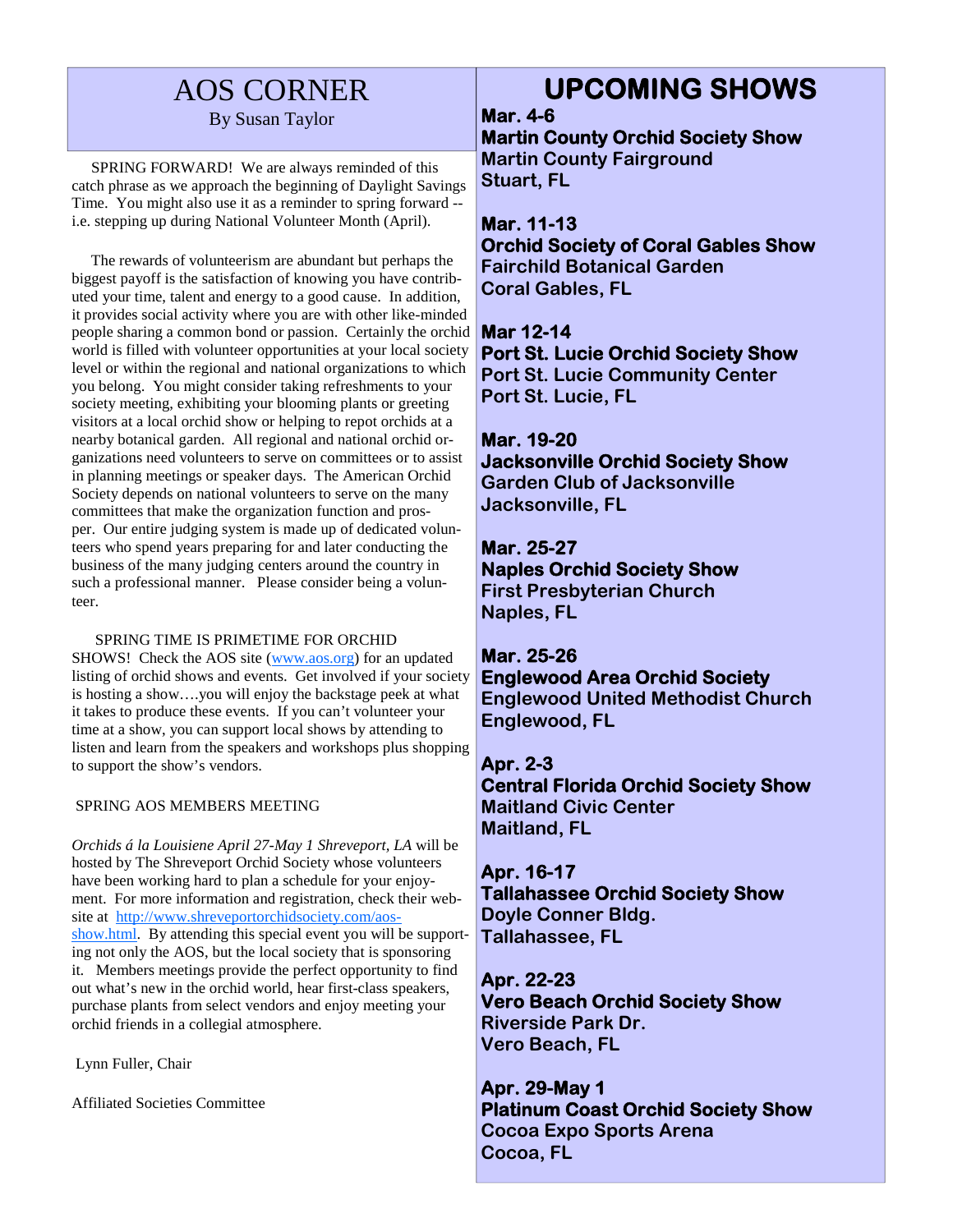

### **Publicity**

Patti and Jim set up a booth at the Boomer/Senior Expo on February 23rd to introduce PCOS to the community, offer orchid advice, and talk about our upcoming show. If you hear of a great publicity venue, let us know. We 'II help you set it up.

This was great fun and we received positive feedback.